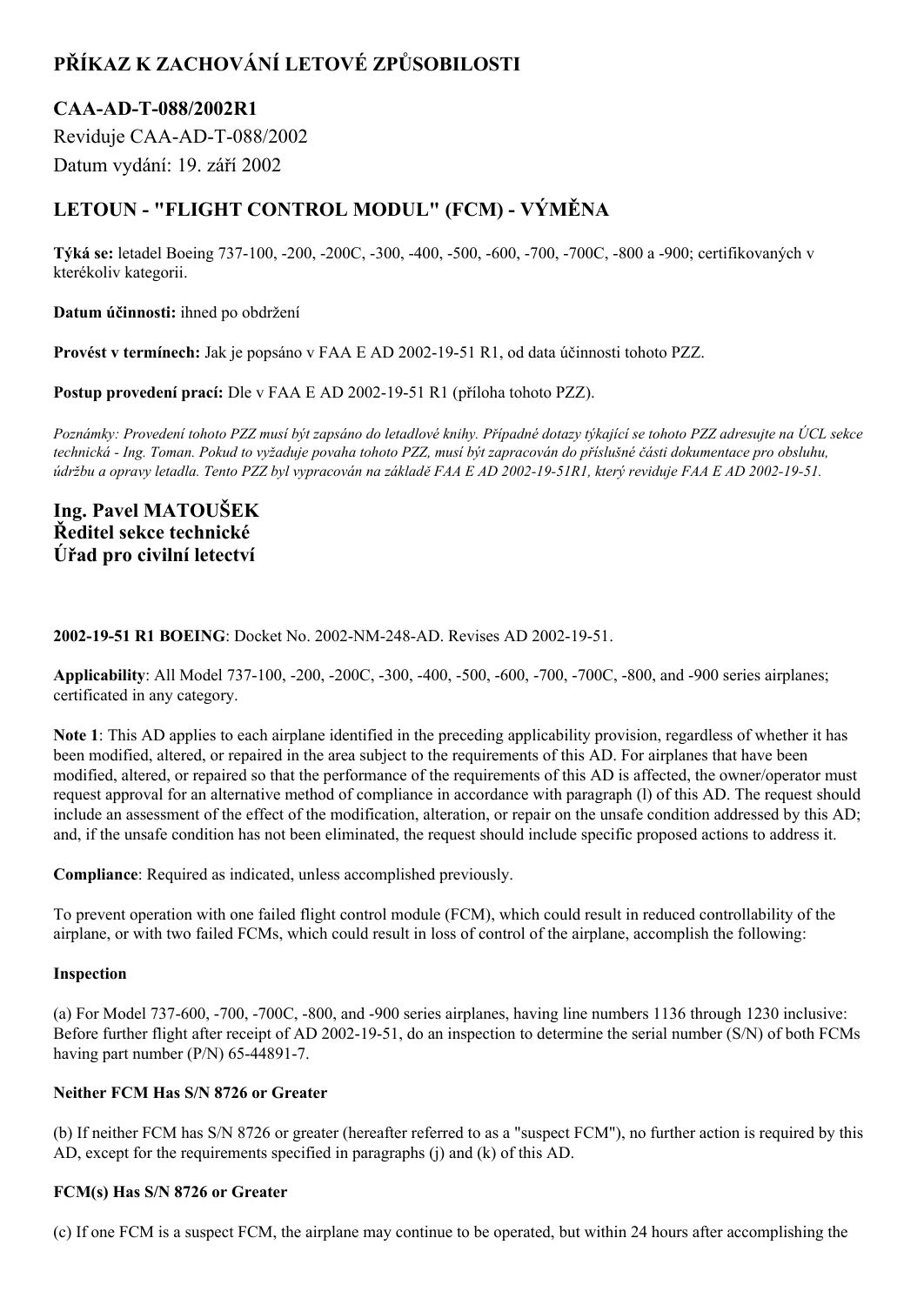inspection required by paragraph (a) of this AD, do the actions specified in paragraphs (e) through (g) of this AD. Replacement of the suspect FCM with an FCM identified in paragraph  $(c)(1)$ ,  $(c)(2)$ , or  $(c)(3)$  of this AD terminates the requirements of paragraphs (e) through (g) of this AD.

(1) A serviceable FCM having  $P/N$  65-44891-7 with a S/N less than 8726.

(2) A serviceable FCM having a P/N other than  $65-44891-7$  that is approved for installation on Boeing Model 737-600, -700, -700C, -800, and -900 series airplanes.

(3) A suspect FCM on which the compensator has been replaced with a serviceable compensator, approved for installation on FCM, P/N 65-44891-7, other than a compensator having P/N 10-60560-3 with S/N 20478A or greater.

(d) If both FCMs are suspect FCMs, do the actions specified in either paragraph  $(d)(1)$  or  $(d)(2)$  of this AD.

(1) Before further flight, replace one of the FCMs with an FCM identified in paragraph (c)(1), (c)(2), or (c)(3) of this AD. Thereafter, the airplane may continue to be operated, but within 24 hours after accomplishing the inspection required by paragraph (a) of this AD, do the actions specified in paragraphs (e) through (g) of this AD. Replacement of both suspect FCMs with FCMs identified in paragraph  $(c)(1)$ ,  $(c)(2)$ , or  $(c)(3)$  of this AD terminates the requirements of paragraphs  $(e)$ through (g) of this AD.

(2) Before further flight, replace both FCMs with FCMs identified in paragraph (c)(1), (c)(2), or (c)(3) of this AD. Thereafter, no further action is required by this AD, except for the requirements specified in paragraphs (j) and (k) of this AD.

(e) If required by paragraph (c),  $(d)(1)$ , or (m) of this AD: Revise the Normal Procedures Section of the FAA-approved Airplane Flight Manual (AFM) to include the following (this may be accomplished by inserting this AD into the AFM):

## **"PreFlight Flight Control Module (FCM) Checks:**

These checks can be performed any time after the Electric Hydraulic Pump A and B Switches are positioned ON and prior to Engine Start. Ensure ground personnel are clear of all control surfaces. If Minimum Equipment List (MEL) dispatch with one or both autopilot channels inoperative is planned, it is acceptable not to perform the check on the inoperative channel(s).

## Flight Control Switch Check

- 1. Ensure FLT CONTROL A & B switches are ON
- 2. FLT CONTROL A Switch . . . . OFF
- Verify Flight Controls LOW PRESSURE Light illuminates within 2 seconds.
- 3. FLT CONTROL A Switch . . . . .ON
- Verify Flight Control LOW PRESSURE Light extinguishes.

4. FLT CONTROL B Switch . . . . OFF Verify Flight Controls LOW PRESSURE Light illuminates within 2 seconds.

5. FLT CONTROL B Switch . . . . .ON

Verify Flight Controls LOW PRESSURE Light extinguishes.

NOTE: Failure of the Flight Control LOW PRESSURE Light to illuminate within 2 seconds may indicate a failure of the related flight control module.

## Autopilot Check

- 1. Ensure IRUs are in the NAV mode
- 2. A/P ENGAGE Switch . . . . . CMD A Wait 10 seconds, and verify light remains ON
- 3. Disengage A autopilot
- 4. A/P ENGAGE Switch . . . . . CMD B
- Wait 10 seconds, and verify light remains ON
- 5. Disengage B autopilot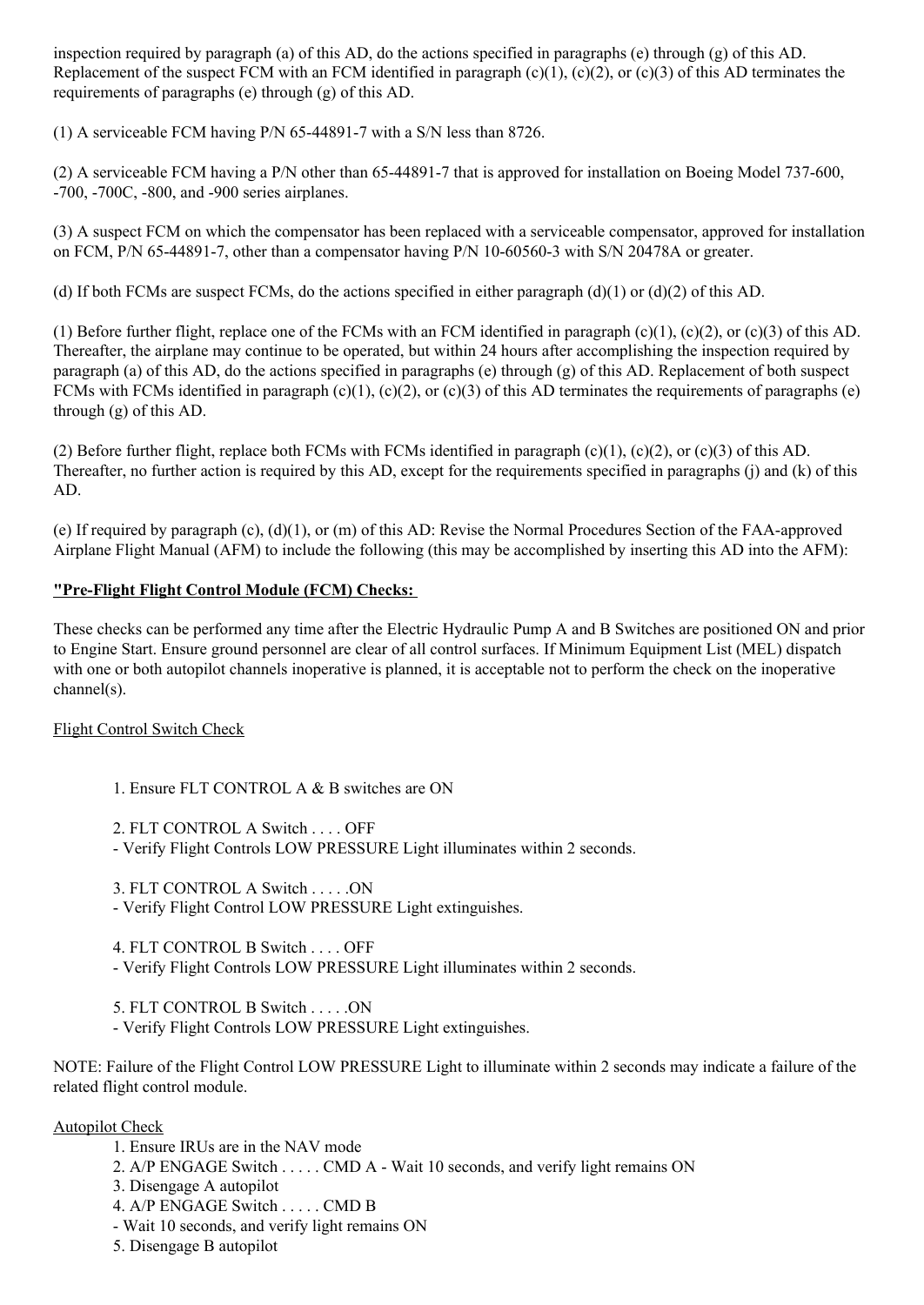6. To fail this test, one autopilot will fail to engage and the other will fail to stay engaged.

NOTE: Failure of the autopilots to engage as described in Step 6. may indicate a failure of a flight control module.

WARNING: If either Pre-Flight FCM Checks fails, do not takeoff until the failed module has been replaced."

(f) If required by paragraph (c),  $(d)(1)$ , or  $(m)$  of this AD: Revise the Limitations Section of the FAA-approved AFM to include the following statement (this may be accomplished by inserting this AD into the AFM):

"If a flight control module (FCM), having P/N 65-44891-7 with S/N 8726 or greater is installed, the 'Pre-Flight Flight Control Module (FCM) Checks' specified in the Normal Procedures of this AFM must be accomplished before each flight. If either Pre-Flight FCM Checks fails, do not takeoff until the failed module has been replaced. "

(g) If required by paragraph (c),  $(d)(1)$ , or (m) of this AD: Revise the Non-Normal Procedures Section of the FAAapproved AFM to include the following (this may be accomplished by inserting this AD into the AFM):

### "Flight Control Module (FCM) Failure:

Note: If the module fails in flight, neither A nor B autopilot will engage. Other indications include possible increase in flight control forces (similar to manual reversion) and possible yaw damper disengagement.

Failure of a second module in flight could result in serious degradation of airplane controllability, including high control forces.

If a failure is suspected in flight:

- Plan to land at the nearest suitable airport Crosswind capability may be reduced
- Do not turn off any flight control switches
- Plan a flaps 15 landing
- $\circ$  Use VREF 15 + 5 or VREF ICE + 5"

Note 2: The Limitations, Non-Normal Procedures, and Normal Procedures specified by paragraphs (e) through  $(g)$  of this AD are required to be implemented only for airplanes on which suspect FCMs have been installed. However, individual pilots may operate other airplanes on which those suspect FCMs have not been installed, and that are not subject to those limitations and procedures. Therefore, to avoid any confusion or misunderstanding, it is important that airlines have communication mechanisms in place to ensure that pilots are aware, for each flight, whether the Limitations, Non-Normal Procedures, and Normal Procedures apply.

## **Failures Detected During "Flight Control Check"**

(h) If any failure is detected during any "PreFlight Flight Control Module (FCM) Checks" specified in paragraph (e) of this AD, or during operation of the airplane, before further flight, replace the affected FCM with an FCM identified in paragraph  $(c)(1)$ ,  $(c)(2)$ , or  $(c)(3)$  of this AD.

## **Reporting Requirement**

(i) Submit a report of inspection findings to the Boeing Renton Airline Support Manager, Craig Blankenstein, 2925 South 112th Street, Seattle, Washington 98168; fax (206) 544-9698; at the applicable time specified in paragraph (i)(1) or (i)(2) of this AD. (The report must include the airplane line number and FCM P/N and S/N.) Information collection requirements contained in this AD have been approved by the Office of Management and Budget (OMB) under the provisions of the Paperwork Reduction Act of 1980 (44 U.S.C. 3501 et seq.) and have been assigned OMB Control Number 2120-0056.

(1) For airplanes on which the inspection required by paragraph (a) of this AD is accomplished after receipt of AD 2002 1951: Submit the report within 10 days after performing the inspection required by paragraph (a) of this AD.

(2) For airplanes on which the inspection required by paragraph (a) of this AD has been accomplished before receipt of AD 2002-19-51: Submit the report within 10 days after receipt of AD 2002-19-51.

#### **Part Installation**